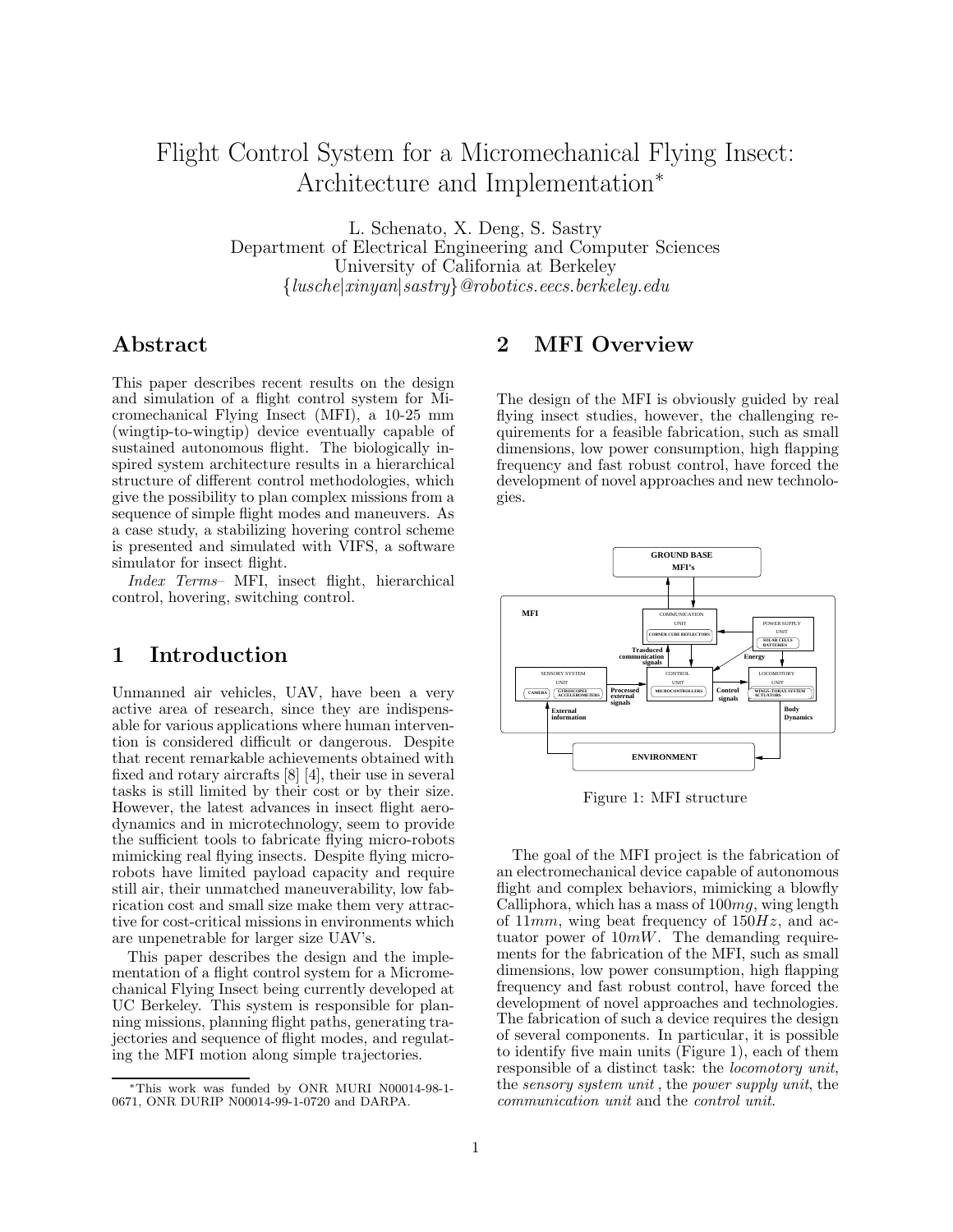

Figure 2: Neuromotor control physiology in flying insect

## 3 Overview of Insect Flight Control

The feasibility of fabricating a device capable to generate sufficient lift to sustain itself, does not imply the feasibility of stable flight. Therefore, the MFI requires a control unit which must stabilize the flight and, eventually, show complex behaviors and plan trajectories. Unfortunately, the difficulties, which have to be faced, are numerous.

First of all, little is known about the flight control in real insects [2] [1]. It seems that there are two levels of control, as shown in Figure 2. At the low level the halteres, which are biological gyros, control the wing kinematics in order to keep the insect body in hovering condition. This type of control seems to be local and passive, since it always works to maintain the insect body in hovering position, no matter what the insect is trying to do. At the high level, the brain, stimulated by visual and physiological stimuli, works like a tactical planner, since it plans a trajectory based on its ultimate goal, like finding food or fighting an enemy. Differently from the halteres, this type of controller cannot modify directly the wings kinematics, but can only force the kinematics of the hanteres themselves. Consequently, the modified kinematics of the halteres indirectly alter the wing kinematics, thus forcing different flight modes, like forward motion or steering. This control architecture is probably an effective way to safely recover from large external disturbance to the body dynamics such as sudden wind gusts, and to limit the hazards of aggressive maneuvers. In fact, it has been observed that anytime the insect body attitude exceeds some safe threshold, the low level control locks out the higher level, recovers a stable hovering orientation, and only at that point, it releases the control to the higher level.

Another important difficulty for the design of a flight controller is the high uncertainty of the aerodynamic model for insect flight. Though the qualitative aspects of the aerodynamics involved are becoming clear [3] and though it is possible to safely estimate the mean forces averaged over a whole flapping cycle, no exact quantitative model is available for the instant forces, at present.

Moreover, the electromechanical model is highly



Figure 3: Design architecture for the control unit of the MFI.

nonlinear and the values of its parameters, like physical dimensions or elasticity, often present some variability from the nominal ones, due to the manufacturing [9].

Finally, the MFI is designed to show complex behaviors, such as planning articulated trajectories to accomplish a desired task. In order to solve these problems, it has been proposed an hierarchical architecture .

### 4 Control Unit Architecture

The hierarchical architecture, partially inspired by real flying insects and UAV research [4], decomposes the original global control problem into a multilevel set of simpler control problems. Moreover, thanks to this approach, the controllers on each level can be designed independently of those on higher levels, thus allowing the possibility to incrementally build more and more articulated control structures. Figure 3 shows the architecture proposed for the MFI control unit. It is possible to identify four main levels: the mission planner, the trajectory planner, the flight mode controller and the wing kinematics controllers.

Each of them has a specific task to accomplish and ,apart from the top level, is made of several controllers. Moreover, this architecture is built in a top-down structure, namely each level can interact with the lower level, but not vice versa. Finally, the two higher levels act like switchers, since they simply select one of the possible controller at the lower level. The bottom level, instead, continuously controls the wing kinematics. As a consequence the control unit presents a mixture of discrete and continuous dynamics.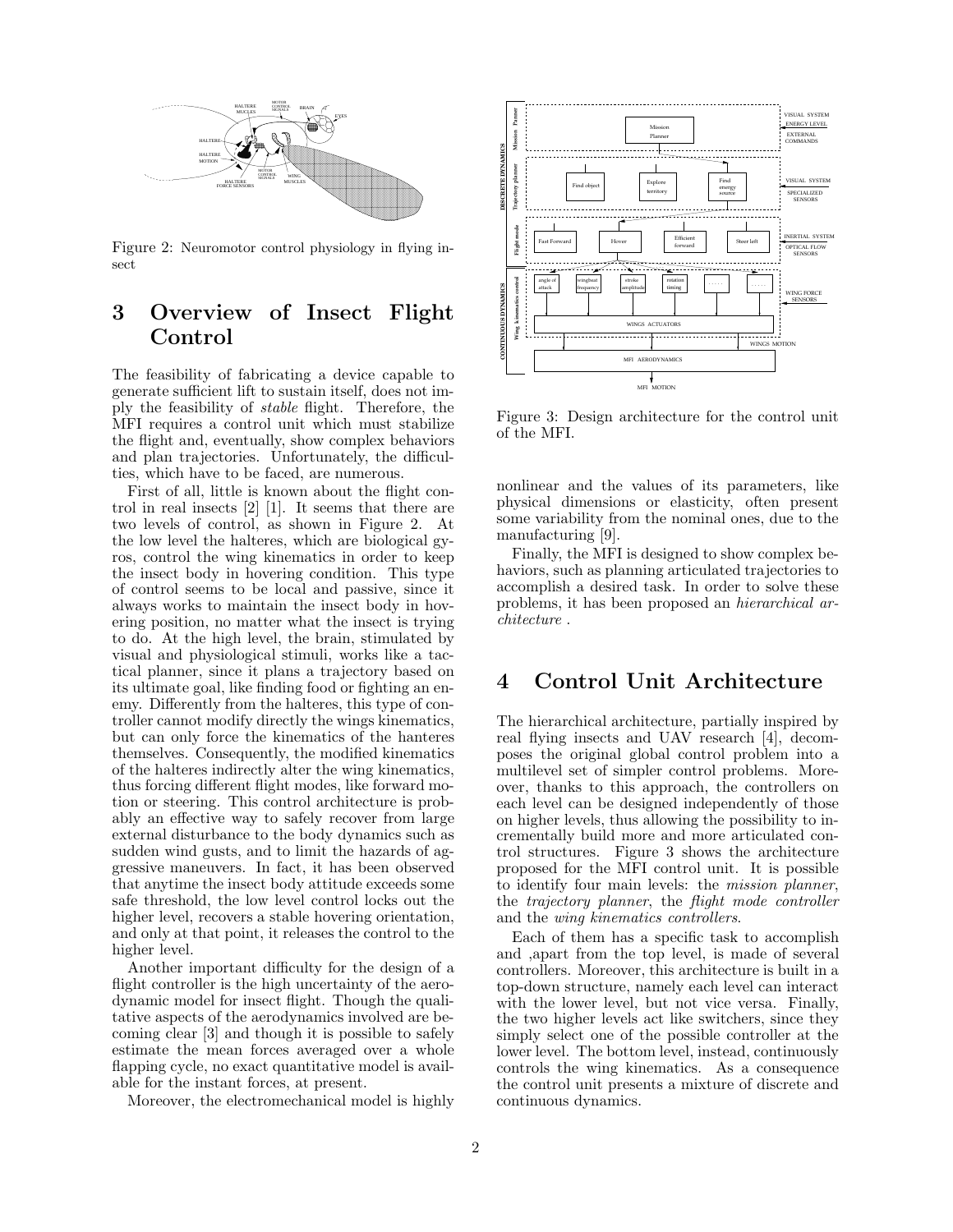#### 4.1 Mission Planner

At the top level of the control unit there is the mission planner. Based on the sensory input from the visual system, the communication unit and the power supply unit, it selects the appropriate task. This structure not only allows the possibility to send commands to the MFI from a ground base, like "find object X" or "explore region Y", but also favors the development of autonomous decisions. For example, a low value of the energy level would force the selector to choose the behavior "find sunny spot" to recharge the MFI batteries.

#### 4.2 Trajectory planner

The second level corresponds to a set of several complex behaviors labeled as "explore", "find object", "find energy source", "return home", "escape from enemy", but only one of them can be active at a time. These are only some of the possible choices and others may be added.

Each of them is generated by a different controller, which is ultimately a trajectory planner since each behavior requires that the MFI fly from one place to another. No a priori policy is loaded into these controllers, just the ultimate goal is specified.

On the other hand, this level presents the problem to redefine those generic goals into a formal control framework.

Based on visual input information, each controller selects an appropriate sequence of flight modes from the lower level to follow the desired path. This sequence is not fixed but may be replanned to take account of noisy sensors and external disturbances in the body dynamics.

#### 4.3 Flight mode controller

The third level contains the collections of all possible flight modes available to the MFI. In particular, they are hovering, fast forward, power efficient forward, take off, land, steer left, steer right, move up, move down, move sideward. As for the types of behaviors, the choice of flight modes is arbitrary, but it should be rich enough to generate any desired trajectory and motion.

Each flight mode is provided with a controller that takes the input signals from the inertial system, namely the accelerometers and gyroscopes, which provides an estimate for attitude and velocities of the MFI body. Based on this information, the controller chooses the appropriate values for the biokinematics parameters of the locomotory system, and they are updated every few wingbeat cycles, depending on the measured body dynamics.

The biokinematics parameters correspond to those particular features of wing motion that are responsible for flight. They are the wing beat frequency, f, the mean angle of attack,  $\bar{\alpha}$ , the stroke amplitude,  $\Phi$ , the mean stroke angle,  $\phi$ , the rotation timings at pronation and supination,  $t_{start}$ and  $t_{end}$ . Note that each wing have its own parameters which may differ from the other wing. Other biokinematics parameters can be considered, but those mentioned here, are sufficient to generate any flight mode [3].

The visual information is not used at this level for two main reasons, one related to real time control issues and the other to noise in the sensors signal.

First, the time required to process visual signals is longer than the time for inertial signal, and may be not fast enough to provide effective feedback, since the MFI is designed to have a wingbeat frequency of  $100 - 200Hz$ .

Secondly, the dynamics of any mechanical device is given, and controlled, by its angular and linear velocities. As a consequence, in almost any kind of feedback approach, it is necessary to estimate these velocities. Since the visual system can measure only displacements, their first derivative must be taken to obtain the corresponding velocities, thus giving rise to large estimation errors if the data are noisy. The inertial sensors, instead, measure directly the forces which are simply proportional to accelerations and velocities, thus providing a more robust estimation.

#### 4.4 Wing kinematics controller

The bottom level consists on a single controller that generates the electrical signals for the actuators in order to generate the wings motion corresponding to the biokinematic parameters given by the flight mode controller. This controller receives input information from force sensors placed at the wings base. This input information can be directly used to estimate instantaneously the position and velocity of the wings, thus improving wing motion control through feedback.

### 5 A case study: the hovering flight mode

In this section, we focus on the design and implementation of the hovering flight mode, i.e. we want the MFI to stabilize about a fixed point in the space  $[x_d, y_d, z_d]$ , regardless of its orientation. To simplify the analysis we assume perfect state information, i.e. position, attitude and velocity of the MFI are accessible, and direct control of wings kinematics, i.e. we neglect the actuators dynamics. Although these are strong assumptions, the problem of stable hovering is still a difficult problem, since very little is known on real insect flight control algorithms.

#### 5.1 Switching control approach

Similarly to aerial vehicles based on rotary wings, such as helicopter, flying insects control their flight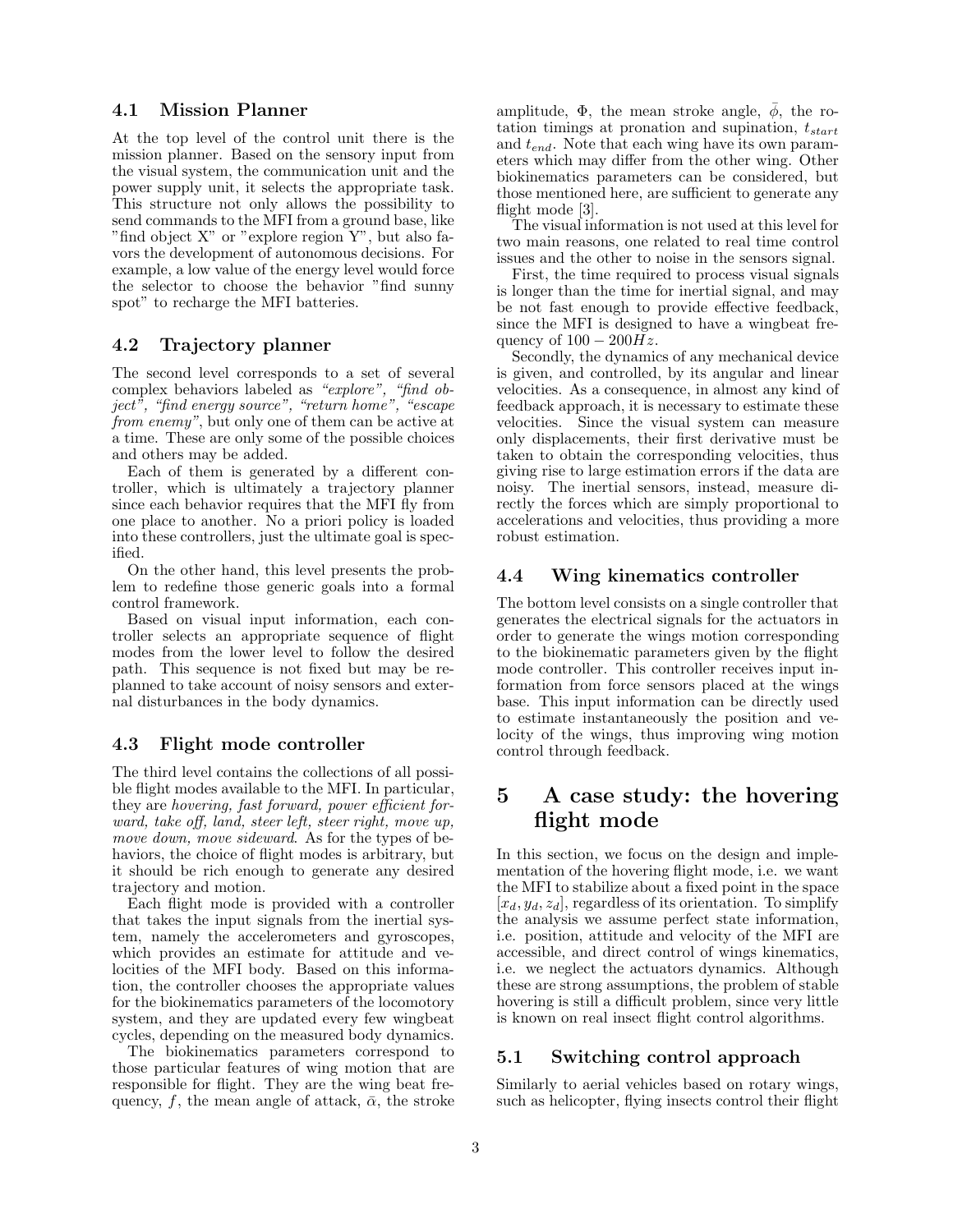by controlling their attitude and the magnitude of the vertical thrust [8]. However, differently from aerodynamic forces exerted on helicopter blades, aerodynamic forces on insect wings are highly timevarying along a wingbeat and are complex to model analytically. Moreover, the total force and torques on the MFI body are the result of the forces generated by the two wings. Therefore, techniques like feedback linearization [6] and robust linear control [5] are likely to fail, unless a better understanding of insect flight dynamics is available. Instead, we derive a very crude model for the aerodynamics and we implement a switching controller that, based on feedback error, selects among a set of wings motions. Each of this wings motion, can generate positive or negative net torques along one of the three main body axes.

As a first approximation, neglecting nonlinearity and coupling among variables, the dynamics of the MFI is given by:

$$
\ddot{\theta} = I_p^{-1} \tau_p(t)
$$
\n
$$
\ddot{\eta} = I_r^{-1} \tau_r(t)
$$
\n
$$
\ddot{\psi} = I_y^{-1} \tau_y(t)
$$
\n
$$
\ddot{x} = m^{-1} F_v(t) \sin(\theta)
$$
\n
$$
\ddot{y} = m^{-1} F_v(t) \sin(\eta)
$$
\n
$$
\ddot{z} = m^{-1} (F_v(t) - g)
$$
\n(1)

where ,  $[I_p, I_r, I_y]$ , are the moment of inertia of the pitch, roll and yaw axes, respectively,  $[\tau_p, \tau_r, \tau_y]$ , are the corresponding torques generated by the wings, m is the total mass of the insect,  $F_v$  is the mean aerodynamic vertical thrust, and  $g$  is the gravitational acceleration. If the orientation angles of MFI are small the position dynamics can be simplified as follows:

$$
x^{(4)} = m^{-1}I_p^{-1}F_v(t)\tau_p(t)
$$
  
\n
$$
y^{(4)} = m^{-1}I_r^{-1}F_v(t)\tau_r(t)
$$
  
\n
$$
z^{(2)} = m^{-1}(F_v(t) - g)
$$
\n(2)

where the index in the parenthesis stands for the order of the derivative. Though this is a very crude approximation, it clearly evidences how position control can be achieved by controlling only three parameters, the pitch torque,  $\tau_p$ , the roll torque,  $\tau_r$ , and the vertical thrust,  $F_v$ . However, analytical expression for those parameters as a function of the wings motions is currently hopeless. Nevertheless, if we can find wing motions which are guaranteed to generate on average positive and negative roll and pitch torque, and sufficient vertical thrust to balance the gravitation force, we can further simplify Equations 2 as follows:

$$
x^{(4)} = a u_x
$$
  
\n
$$
y^{(4)} = b u_y
$$
  
\n
$$
z^{(2)} = c u_z
$$
\n(3)

where  $[a, b, c]$  are appropriate constants and the control inputs,  $[u_x, u_y, u_z]$ , can assume only two discrete values,  $\{-1, +1\}.$ 

Before proceeding further, we want to remark two facts. The first fact is that the constant  $[a, b, c]$ are in reality time-varying parameters that depend on the insect orientation and wing kinematics. The second, and most important, fact is that the control inputs  $[u_x, u_y, u_z]$  cannot be chosen *continu*ously and independently. In fact, the inputs can be changed only every wingbeat and they take positive or negative values only on average inside a wingbeat. As a consequence, it is hazardous,to design, based on the Equations 3 an aggressive controller , that asymptotically stabilizes the MFI position.

#### 5.2 Wing kinematics for attitude control

Before presenting the control scheme, we need to generate a set of wings kinematics that provide the desired control input. Although little is still known about optimal wings motion in terms of power consumption and maneuverability, recent work done by Dickinson's group [3] have evidenced how a different mean angle of attack and the phase of rotation between the two wings, can generate asymmetrical instantaneous forces along a wingbeat, thus giving rise to positive or negative mean torque and forces. Intuitively, the mean angle of attack can modulate the magnitude of the aerodynamic forces on the wing: lift is maximal at an angle of attack of  $45^{\circ}$ and decreases for different angles. The advanced or delayed phase of rotation respectively increases or decreases both lift and drag at the stroke reversals.

These findings suggest how to select wings kinematics that generate desired torque. Figure 4 shows only some of such kinematics. In the scenario (A) the wings have the same motion stroke angle motion and the phase of wings rotation,  $\varphi(t)$ , is advanced on the back of the insect body and delayed on the front, giving rise to a net pitch down torque. In the scenario (B) the wings have the same stroke angle motion,  $\phi(t)$ , but the phase of rotation for the left wing is advanced on the back of the insect body and delayed on the front, and it is opposite on the right wing, giving rise to a net clockwise yaw torque. In the scenario (C) the wings have the same stroke angle motion,  $\phi(t)$ , and phase of rotation, but the right wing has a smaller mean angle of attack, giving rise to a net right roll torque.

In particular, we parameterize the wing kinematics as follow:

$$
\begin{array}{rcl}\n\phi_r(t) & = & \phi_l(t) = \Phi \sin(2\pi ft) \\
\varphi_r(t) & = & \Upsilon_r \left[ \sin(2\pi ft) + \nu_r \sin(4\pi ft) \right] \\
\varphi_l(t) & = & \Upsilon_l \left[ \sin(2\pi ft) + \nu_l \sin(4\pi ft) \right] \quad (4)\n\end{array}
$$

where f is the wingbeat frequency,  $\Phi$  is the maximal stroke amplitude,  $\varphi = \frac{\pi}{2} - \alpha$ , is the rotation angle, defined as the angle between the wing profile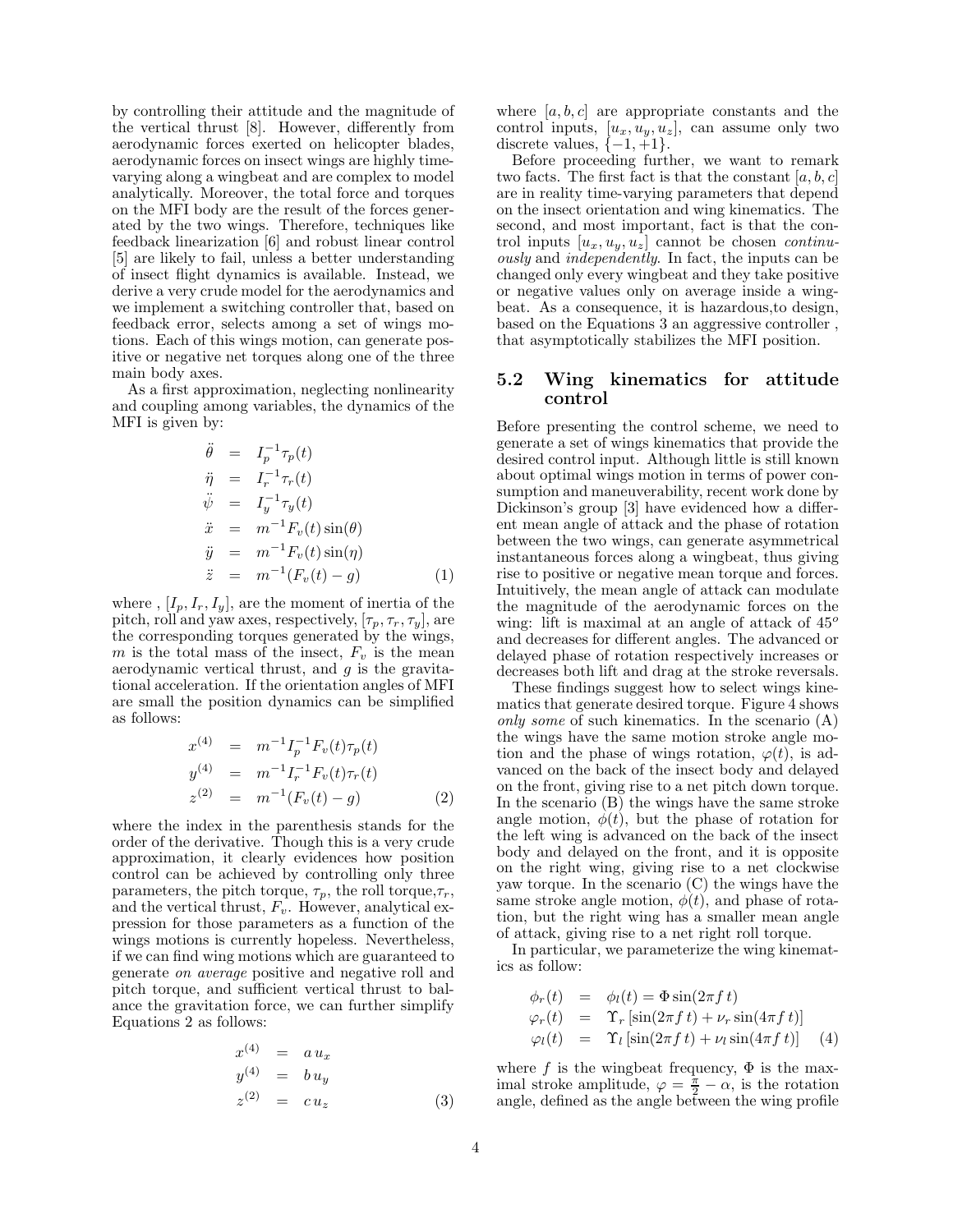

Figure 4: Open loop wing motions that can generate: (A) pitch, (B) yaw, (C) roll torques. The arrows represent the instantaneous aerodynamic forces acting on the wings. The circles with a cross or with a dot correspond, respectively to the perpendicular component of the force entering or exiting the stroke plane. Adv. and Del. stand for advanced and delayed rotation, respectively.

and the vertical,  $\Upsilon$  is the maximal rotation angle and the subscript  $r$  and  $l$  stand for right and left wing, respectively. According to this parameterization, scenario (A) is given by,  $\Upsilon_r = \Upsilon_l = \frac{\pi}{4}$ , and  $\nu_r = \nu_l = 0.4$ ; scenario (B) is given by,  $\Upsilon_r = \Upsilon_l = \frac{\pi}{4}$ ,  $\nu_r = 0.4$  and  $\nu_l = -0.4$ ; scenario (C) is given by,  $\Upsilon_l = \frac{\pi}{3}$ ,  $\Upsilon_r = \frac{\pi}{4}$ , and  $\nu_r = \nu_l = 0$ .

Table 1 reports the mean wrench over a complete wingbeat, due to wing aerodynamic forces for several scenarii, and it evidences the components that are most largely affected. As expected, the parameterization of the wing kinematics given in Equations (4), generates wing motions that can control body attitude and vertical thrust. This set of wing kinematics, although arbitrary and limited, is sufficient to control the MFI attitude and vertical thrust and to stabilize hovering or other flight modes.

#### 5.3 Feedback control and simulations

The feedback law is based on global errors, calculated at the end of every wingbeat, which are defined as a linear combination of position and velocity errors averaged over a wingbeat:

$$
e_x = K_1 \overline{\dot{\theta}} + K_2 \overline{\theta} + K_3 \overline{\dot{x}} + K_4 (\overline{x} - x_d)
$$
  
\n
$$
e_y = K_1 \overline{\dot{\eta}} + K_2 \overline{\eta} + K_3 \overline{\dot{y}} + K_4 (\overline{y} - y_d)
$$
  
\n
$$
e_z = K_5 \overline{\dot{z}} + K_6 (\overline{z} - z_d)
$$
 (5)

where the constants  $\{K_i\}$  are empirically chosen. According to these arrows the control inputs are

$$
u_x = -sign(e_x)
$$
  
\n
$$
u_y = -sign(e_y)
$$
  
\n
$$
u_z = -sign(e_z)
$$
 (6)

where the function  $sign(s)$  returns 1 if s is positive and -1 otherwise.

To stabilize the hovering flight mode, we have designed a fixed scheduler that selects, at the end of each wingbeat, one of the possible wing kinematics presented in Table 1 as a function of the control inputs  $[u_x, u_y, u_z]$ . The control algorithm can be summarized as followed:

$$
\nu_r = \nu_l = 0.4 u_x
$$
  
\n
$$
\gamma = 1.1 - 0.1 u_z
$$
  
\n
$$
\Upsilon_r = \gamma \left( \frac{7}{12} + \frac{1}{12} u_y \right) \pi
$$
  
\n
$$
\Upsilon_l = \gamma \left( \frac{7}{12} - \frac{1}{12} u_y \right) \pi
$$
 (7)

The proposed control algorithm is simulated with VIFS [7] and the results are shown in Figure 5. It succeeds in stabilizing hovering, hoverer, not surprisingly, the MFI evidences a chattering motion about the desired fixed position. This effect is mainly due to the fact that nonlinearity and coupling among dynamic variables have been neglected. Moreover, since attitude stabilization was not included, we notice a drift in the yaw orientation, which, however, does not affect stability.

In order to simplify the model, we do not take into account external disturbances such as wind gusts and rain. However, our goal is to design a controller with a large basin of stability, such that the MFI is able to recover the hovering flight mode even from an upside-down position. As a consequence, albeit wind gusts and rain may degrade flight performance, they should not compromise the overall behavior of the MFI. We will address this issue in future work.

### 6 Conclusion

In this paper we have presented a hierarchical control system architecture for flight control and management. This scheme takes inspiration from real flying insects and greatly simplifies implementation and performance analysis of control algorithms. Finally we have proposed and simulated a stabilizing controller for the hovering flight mode. Although